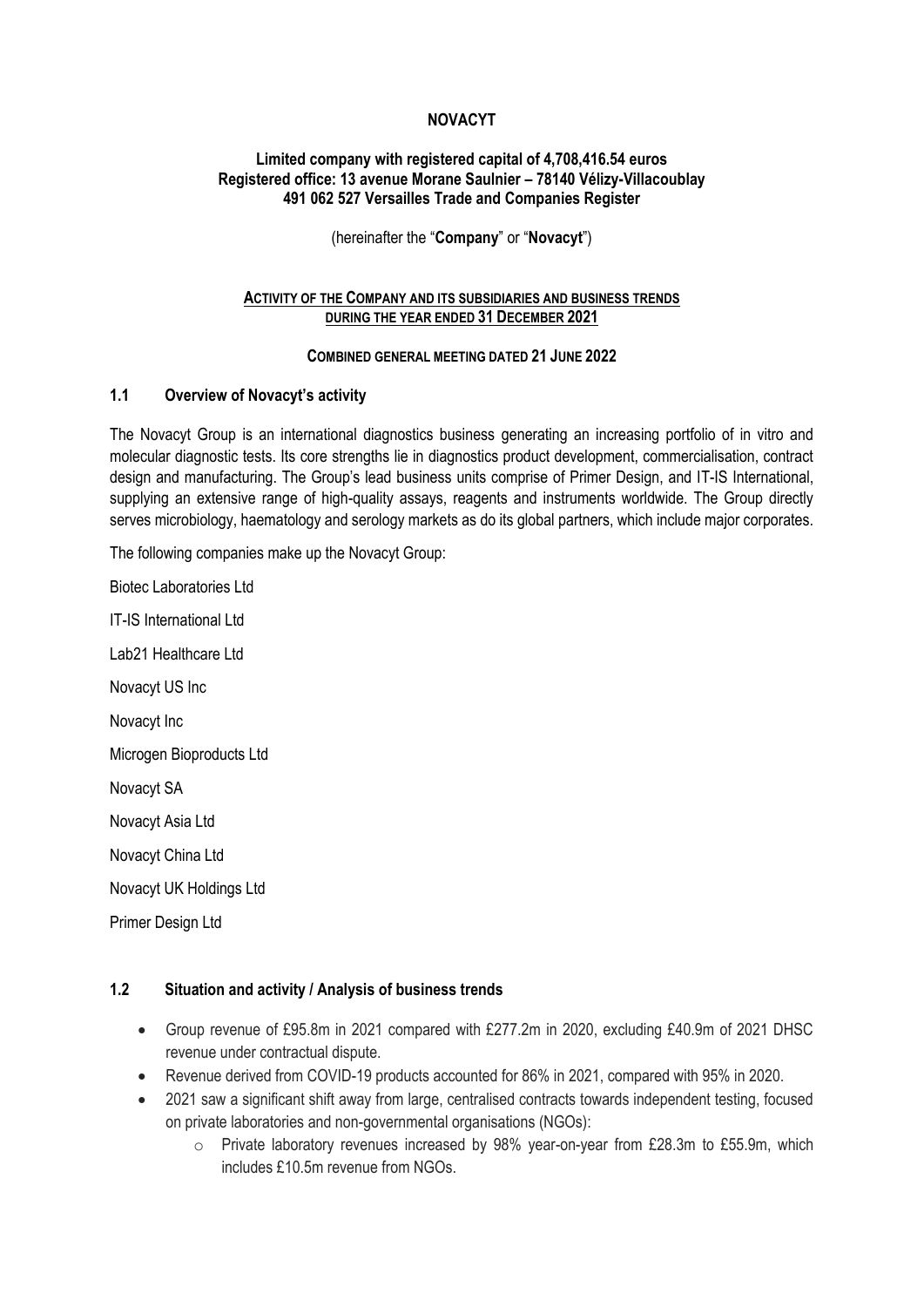- o Private testing accounted for 58% of 2021 revenue at £55.9m, compared with 10% in 2020 at £28.3m.
- $\circ$  The UK represented 45% of total revenue in 2021 at £42.7m versus 79% in 2020 at £219.4m.
- Due to the ongoing commercial dispute with the DHSC, £35.8m exceptional cost of sales have been incurred in 2021 that are one-off in nature. Group results are stated before and after these cost of sales exceptional items to show the performance of the underlying business;

## **Group results before cost of sales exceptional items**

- Group gross profit was £65.4m resulting in a 68% gross profit, down from £211.5m (76%) in 2020.
- Group EBITDA was £37.1m compared with £176.1m in 2020. EBITDA margin was 39% compared with 64% in 2020, with lower sales generating less gross profit to cover operating expenditure.
- Group operating profit was £28.0m in 2021 compared with £167.4m in 2020, driven by lower sales.
- Group profit after tax was £19.2m in 2021 compared with £132.4m in 2020.

## **Group results after cost of sales exceptional items**

- Cost of sales exceptional items totalled £35.8m in 2021 compared with £nil in 2020. The two largest items were a £26.1m stock provision, as a result of the Group buying stock to fulfil expected future DHSC orders that did not materialise; and the expensing of £6.9m of stock delivered to the DHSC which has not been paid for as it is now part of the ongoing contract dispute.
- Group gross profit was £29.7m in 2021, resulting in a 31% gross profit.
- Group EBITDA was £1.3m in 2021, resulting in a 1% EBITDA margin.
- Group operating loss was £7.8m in 2021.
- Group loss after tax was £9.7m in 2021.
- The Group exited 2021 with cash of £101.8m, compared with £91.8m in 2020.
- The Group remains debt free.

## **1.3 Results, progress achieved and difficulties encountered**

## **Overview**

The underlying business performed well in a much more challenging and diverse Covid market in 2021, generating sales of £95.8m and an EBITDA of £37.1m excluding the impact of cost of sales exceptional charges. Group EBITDA was positive for the fifth year running both before and after cost of sales exceptional, contributing to the year-on-year cash increase.

Cash at the end of 2021 was £101.8m, providing the Group with a solid foundation for its future strategy.

## **Operational highlights**

- Managed significant transition from central Government contracts to a much more diverse and fast paced private testing market by developing and delivering relevant products (15 new assays) and innovative workflow solutions (VersaLab™ mobile processing laboratories and VersaLab™ Portable) during the course of 2021.
- Strengthened R&D function whilst shifting the focus to the post-COVID-19 portfolio and ensuring we are IVDR ready.
- Integrated IT-IS into the Novacyt group to develop end-to-end testing solutions and drive Instrumentation sales.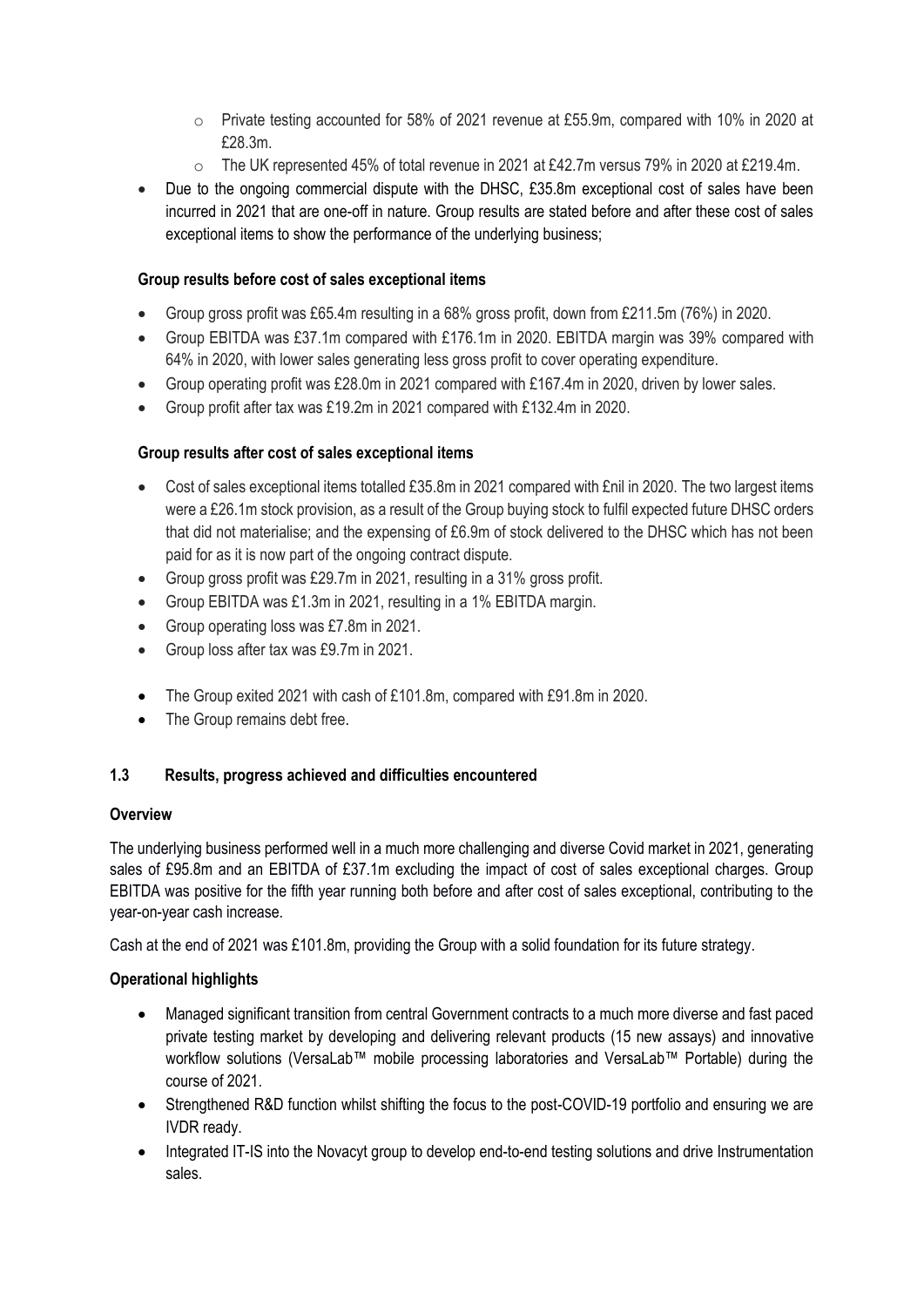- Cement our position as "global first responder" securing new contracts with WHO and UNICEF for the supply of COVID-19 products.
- Key contract wins with major customers:
	- o Private test providers, including travel, sport, film, media, and workplace settings
	- $\circ$  Inclusion in National Framework Agreement, resulting in a new £4.7m contract with the DHSC for the supply of PROmate® COVID-19 tests to the NHS.
- David Allmond appointed as Chief Executive Officer and strengthened executive team and commercial operations to support future growth.

# **1.4 Foreseeable change in the Company's position and future prospects**

## **Strategy highlights**

- Focus on high growth markets of Infectious diseases, gastro-intestinal (GI) infections, transplant and Insect Borne pathogens.
- Leverage our competitive advantages to secure successful execution:
	- o Near patient semi-automated instrumentation solutions for smaller laboratory settings
	- o Track record of successful multi-product development
	- $\circ$  Agility as first responder with historical trading relationships with key NGOs.
- Maximise existing non-COVID-19 portfolio to minimise impact of new product development timelines:
	- o Relaunch existing RUO in H2 2022
	- $\circ$  Upgrade and re-focus distributor network and add direct sales in targeted countries
	- o Expand IT-IS instrument sales using reach of Novacyt distribution channels
	- o Prioritise molecular portfolio to drive focus and simplification.
- Maintain our position as a leading supplier of COVID-19 diagnostics:
	- o Use Bioinformatics expertise to keep portfolio relevant to the rapidly changing phases of the pandemic
	- $\circ$  Developing "dry" versions of key molecular products to support developing markets
	- $\circ$  Launching key LFT products to follow the shift towards higher prevalence of antigen testing.
- Use our balance sheet to accelerate and enhance the overall strategy:
	- o Invest in early innovation in both menu and delivery systems e.g. Co-prep
	- o Accelerating our beyond Covid molecular portfolio via distribution and OEM partnerships
	- $\circ$  Actively pursue strategic M&A transactions to build for scale and diversify the Novacyt business.

# **1.5 Business activity in the year ended 31 December 2021**

| Amounts in '000 £     | <b>Primer Design</b> | Lab21 Products | $IT-IS$<br><b>International</b> | Total  |
|-----------------------|----------------------|----------------|---------------------------------|--------|
|                       |                      |                |                                 |        |
| Geographical area     |                      |                |                                 |        |
| United Kingdom        | 41,944               | 624            | 164                             | 42,732 |
| Europe (excluding UK) | 31,045               | 1,077          | 355                             | 32,477 |
| America               | 8,047                | 270            | 782                             | 9,099  |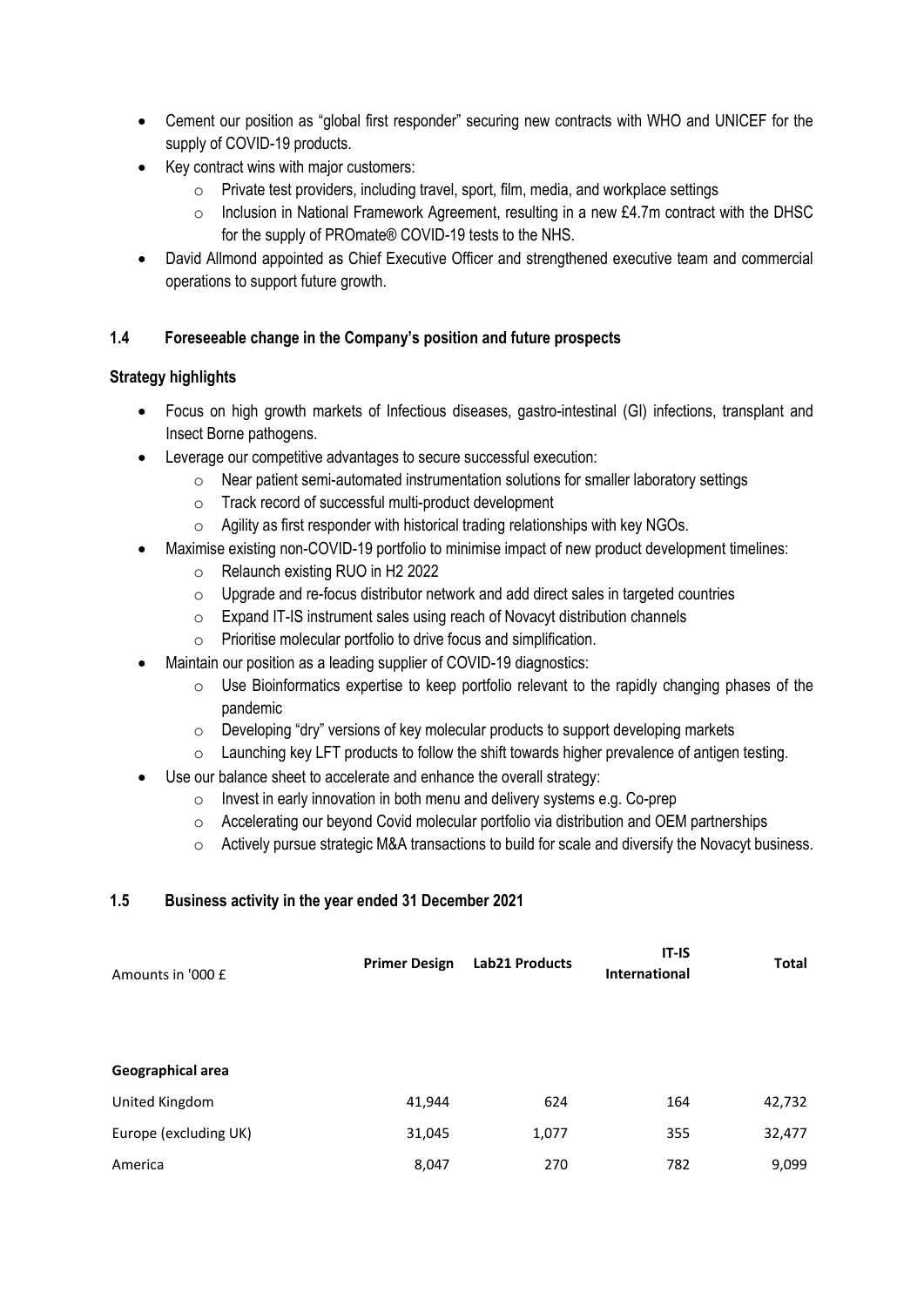| Asia-Pacific<br>Middle East | 7,262<br>501 | 856<br>200 | 1,376<br>17 | 9,494<br>718 |
|-----------------------------|--------------|------------|-------------|--------------|
| Africa                      | 1,053        | 151        | 56          | 1,260        |
| <b>Total revenue</b>        | 89,852       | 3,178      | 2,750       | 95,780       |

## **1.6 Research and development activity**

- Rapid development and launch of 15 new assays to support laboratories, clinicians, and private testing of COVID-19 since the beginning of 2021.
- Launch of VersaLab™ mobile processing laboratories and VersaLab™ Portable to expand near-patient testing opportunities in private sector testing.
- Focus on surveillance programme ensuring, to date, the Company's PCR product portfolio remains able to detect all published strains of SARS-CoV-2 with the same high level of accuracy.

# **1.7 Polluting or dangerous activities**

None

# **1.8 Main risks and uncertainties facing the Company and management of financial risks**

The Directors have, at the time of approving the financial statements, a reasonable expectation that the Group has adequate resources to continue in operational existence for the foreseeable future. Thus, they adopt the going concern basis of accounting in preparing the financial statements.

The going concern model covers the period up to and including April 2023. In making this assessment, the Directors have considered the following elements:

- The working capital requirements of the business;
- A positive cash balance at 31 December 2021 of £101,746,000;
- Full payment of the remaining Long-Term Incentive Plan ("LTIP") that commenced in November 2017 and concluded in November 2020;
- Payment of the final earn-out milestone related to the IT-IS International acquisition; and
- Management's expectation of settling the outstanding commercial dispute with the DHSC.

In the event the current dispute is fully settled in favour of the counterparty, the forecast prepared by the Group shows that it is able to cover its cash needs during the financial year 2022 and until April 2023 without the raising of any banking or other financing facility.

As at 31 December 2021 the Group is debt free and its main financial liabilities are trade and other payables.

Trade and other receivables, cash and cash equivalents held by the Group are generated by operating activities.

Currency risk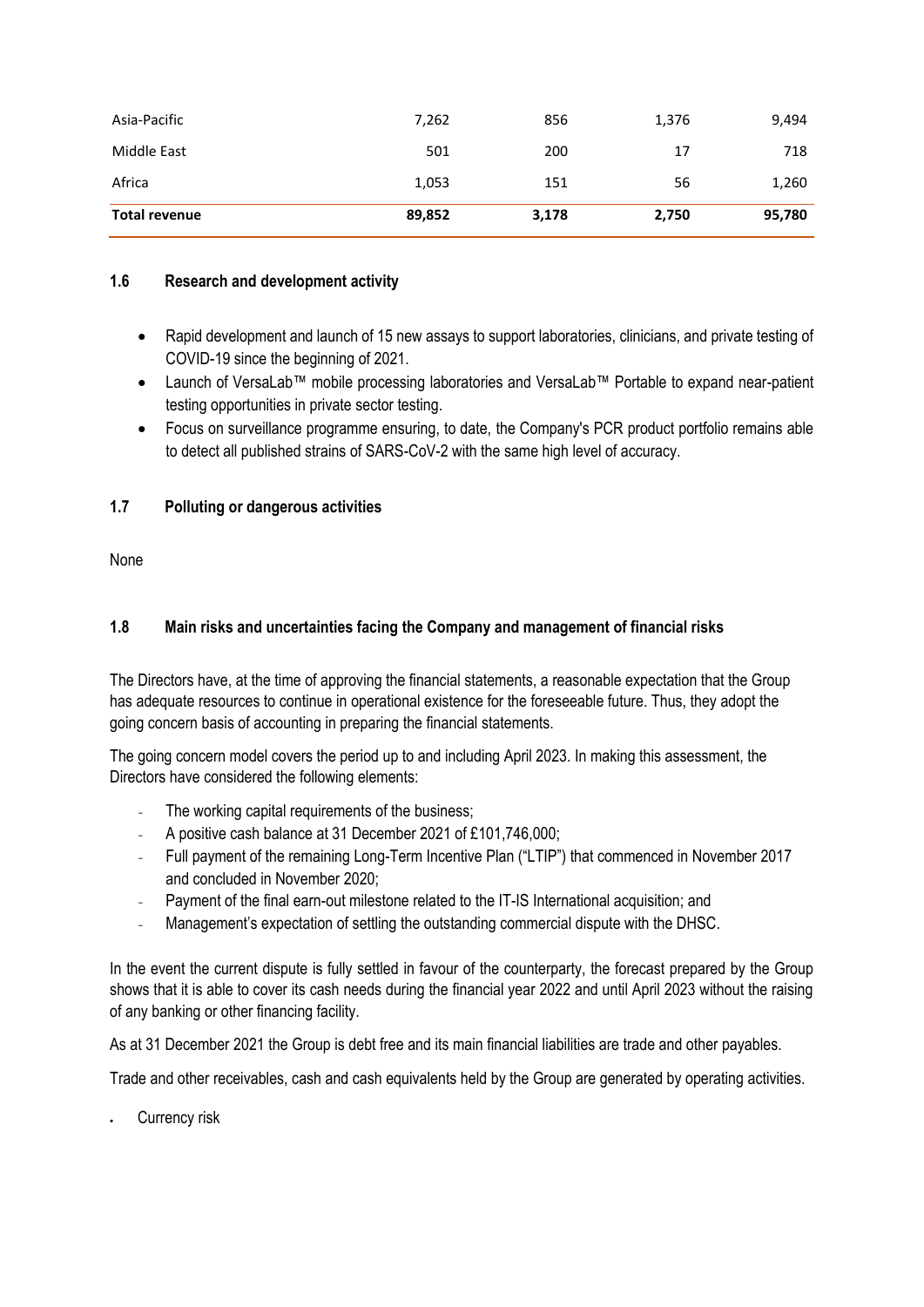The Group has significant operations in the United Kingdom, where its main subsidiaries are located. The Group is mainly exposed to the Euro and US Dollar currencies as the company now reports in Great British Pounds, which is its main functional currency.

• Credit risk

Credit risk is the risk of financial loss, following the failure by a third party to honour its commitment to repay a debt. The Group is exposed to credit risk due to its operating activities (mainly through trade receivables) and through deposits with banks.

The Group's exposure to credit risk is represented by the risk of counterparty default: maximum exposure is equal to the carrying amount of these instruments.

The Group has adopted a policy of only dealing with credit worthy counterparties and obtaining sufficient collateral where appropriate, as a means of mitigating the risk of financial loss from defaults. The Group uses publicly available financial information and its own trading records to rate its major customers' risk levels. The Group's exposure and the credit ratings of its counterparties are continuously monitored and the aggregate value of transactions concluded is spread amongst approved counterparties.

The Group uses debt collection agencies and government backed schemes to collect difficult aged debts as a last resort.

Liquidity risk

Since its creation, the Group has financed its growth by successive capital increases, loans, grants and public aid for innovation, the reimbursement of research tax credit receivables and has recently self-financed due to its profitability.

# **1.9 Significant events occurring between the reporting date and the date of this report**

## **Contingent Liabilities**

During 2021, the Group received notification of a contract dispute between its subsidiary, Primer Design Ltd, and the DHSC related to revenue totalling £129,125,000 in respect of performance obligations satisfied during the financial year to 31 December 2020. Following the issuance of legal proceedings on 25 April 2022 by the DHSC, this figure has now increased by £1,517,000 due to the inclusion of q16 instruments, taking the total 2020 revenue in dispute to £130,642,000. Payment for £23,957,000 of invoices in respect of products delivered during 2020 remains outstanding at the date of signing the financial statements and recovery of the invoice is dependent on the outcome of the dispute.

Management have reviewed the position at 31 December 2021 and deem this to still be an appropriate reflection of the current commercial dispute.

During 2021, a further £49,034,000 (including VAT) of products and services were delivered and invoiced to the DHSC and has now been included as part of the ongoing dispute. Management have made the judgement that as per IFRS 15, Revenue from Contracts with Customers, it is not appropriate at this stage in the dispute to recognise as revenue, any sales invoices raised to the customer in 2021 that are in dispute. However, Management remains committed to obtaining payment for these goods and services.

Management and the Board of Directors have reviewed the product warranty provision totalling £19,753,000 booked in 2020 in relation to the DHSC dispute and have deemed that it remains appropriate at 31 December 2021.